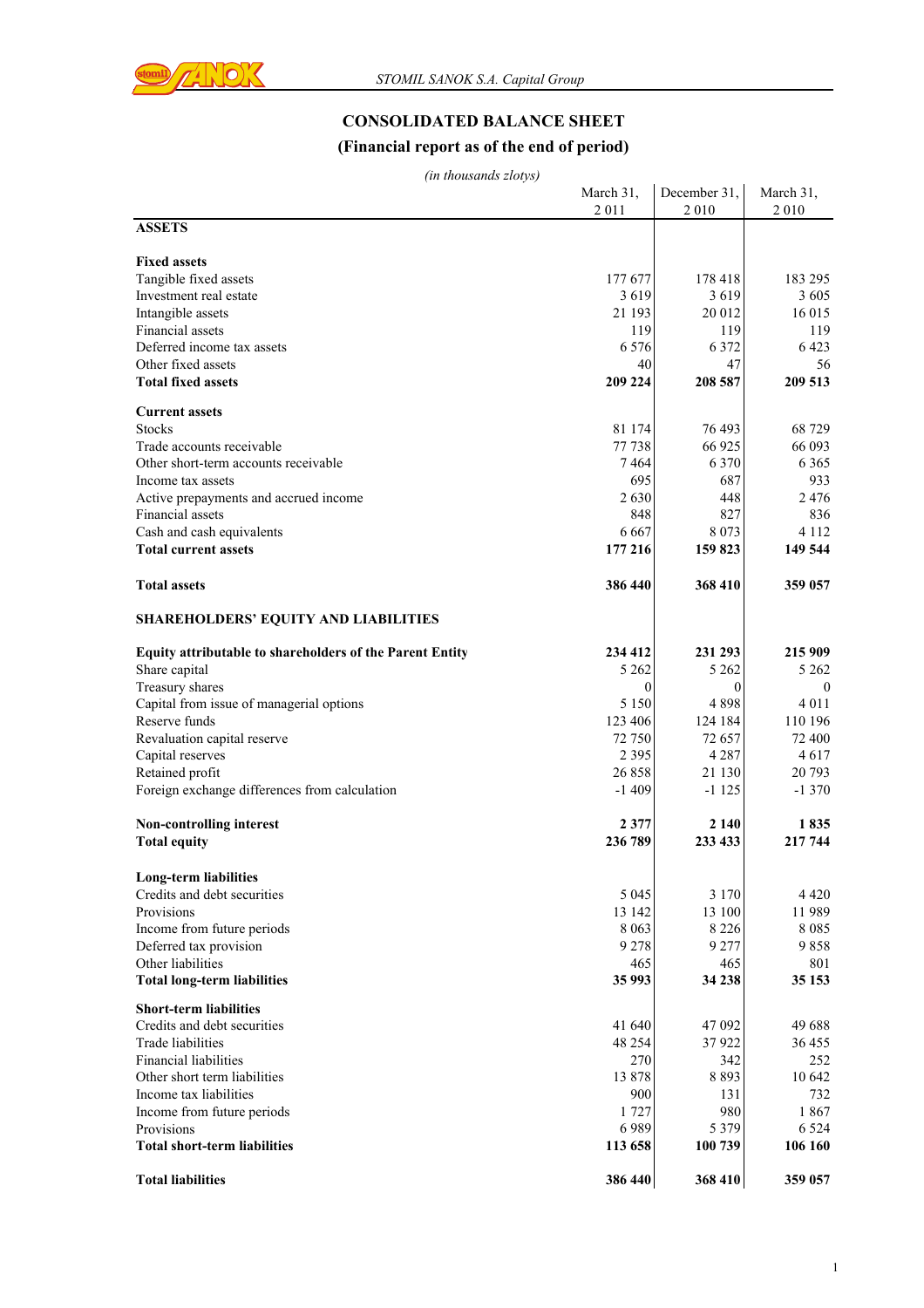

# **CONSOLIDATED PROFIT AND LOSS ACCOUNT**

| (in thousands zlotys)                             |             |             |
|---------------------------------------------------|-------------|-------------|
|                                                   | 01.01.2011- | 01.01.2010- |
|                                                   | 31.03.2011  | 31.03.2010  |
| <b>Sales revenue</b>                              | 116 510     | 97 670      |
| <b>Cost of sales</b>                              | 94 625      | 81 072      |
|                                                   |             |             |
| <b>Gross profit on sales</b>                      | 21885       | 16 598      |
| Selling cost                                      | 6789        | 7 0 7 7     |
| General and administrative expenses               | 7375        | 6486        |
| <b>Core business result</b>                       | 7721        | 3 0 3 5     |
| Other operating income                            | 317         | 448         |
| Other operating expenses                          | 483         | 621         |
| <b>Operating result</b>                           | 7555        | 2862        |
| Financial income                                  | 45          | 155         |
| Financial expenses                                | 2 3 9 0     | 876         |
| Pre-tax profit                                    | 5 2 1 0     | 2 1 4 1     |
| Income tax                                        | 1872        | 1 0 5 8     |
| current                                           | 1982        | 1 3 2 8     |
| deferred                                          | $-110$      | $-270$      |
| Net profit                                        | 3 3 3 8     | 1 0 8 3     |
| attributable to shareholders of the Parent Entity | 3 1 0 8     | 959         |
| attributable to non-controlling interest          | 230         | 124         |
| Weighted average number of shares                 | 26 308 502  | 26 308 502  |
| Earnings per share                                | 0,12        | 0,04        |
| Weighted-average diluted number of shares         | 27 455 342  | 27 168 632  |
| Diluted earnings per share                        | 0,11        | 0,04        |
| Revenue from sales of products                    | 106 400     | 88 448      |
| Revenue from sales of products and materials      | 9 2 3 3     | 7 1 2 3     |
| Other revenues                                    | 877         | 2 0 9 9     |
| Total sales revenue including                     | 116 510     | 97 670      |
| - revenue generated locally                       | 52 267      | 48 671      |
| - revenues from foreign contractors               | 64 243      | 48 999      |
|                                                   |             |             |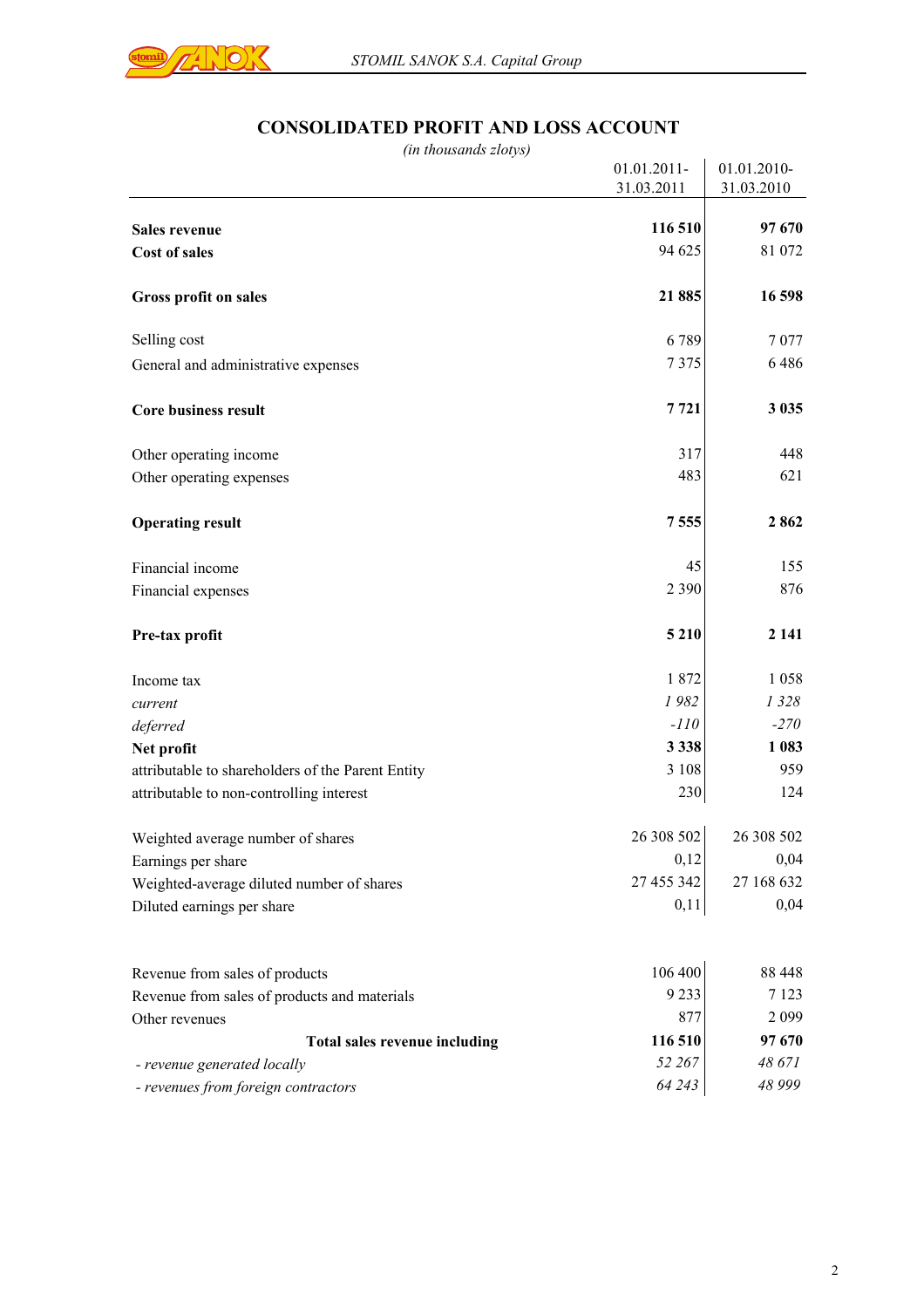

# **CONSOLIDATED CASH FLOW STATEMENT**

*(in thousands zlotys)*

|                                                            | for 3 months until for 3 months until |            |
|------------------------------------------------------------|---------------------------------------|------------|
|                                                            | 31.03.2011                            | 31.03.2010 |
|                                                            |                                       |            |
| <b>Cash-flow from operating activities</b>                 |                                       |            |
| Net profit                                                 | 3 1 0 8                               | 959        |
| Total adjustments:                                         | 5 9 0 6                               | 14 114     |
| Profit attributable to the non-controlling shareholders    | 230                                   | 124        |
| Depreciation                                               | 7331                                  | 7497       |
| Net foreign exchange (gains) losses                        | $-297$                                | 565        |
| Net interest and dividends                                 | 446                                   | 647        |
| Income tax on profit before taxation                       | 1982                                  | 1 3 2 8    |
| (Gains) losses from investing activities                   | $-26$                                 | $-31$      |
| Change in provisions                                       | 1653                                  | 2 5 3 3    |
| Change in stocks                                           | $-4681$                               | $-4787$    |
| Change in accounts receivable                              | $-11914$                              | $-4610$    |
| Change in liabilities                                      | 12 4 9 4                              | 11 712     |
| Change in active prepayments and accrued income            | $-1793$                               | $-2169$    |
| Other adjustments                                          | 1721                                  | 889        |
| Income tax paid                                            | $-1240$                               | 416        |
| Net cash from operating activities                         | 9 0 1 4                               | 15 073     |
| Cash flow from investing activities                        |                                       |            |
| Income from sales of tangible and non-tangible assets      | 881                                   | 2 1 0 6    |
| Acquisition of tangible and non-tangible fixed assets      | $-10328$                              | $-7316$    |
| Dividend paid to minority shareholders                     | $\Omega$                              | $-209$     |
| Other investing cash outflow                               | 2835                                  | $-1504$    |
| Net cash from investing activities                         | $-6612$                               | $-6923$    |
| <b>Cash-flow from financing activities</b>                 |                                       |            |
| Proceeds from credits taken                                | 3 2 9 6                               | 90         |
| Other financing cash inflow                                | 288                                   | $\theta$   |
| Repayment of credits                                       | $-6873$                               | $-6112$    |
| Interest paid                                              | $-446$                                | $-639$     |
| Other financing cash outflow                               | $-102$                                | $-587$     |
|                                                            |                                       |            |
| Net cash from financing activities                         | $-3837$                               | $-7248$    |
| Change in cash                                             | $-1435$                               | 902        |
| Change in cash resulting from foreign exchange differences | 29                                    | 22         |
| Cash at beginning of period                                | 8 0 7 3                               | 3 1 8 8    |
| Change in net cash                                         | $-1406$                               | 924        |
| Cash at end of period                                      | 6 6 6 7                               | 4 1 1 2    |
| including restricted cash                                  | 159                                   | 36         |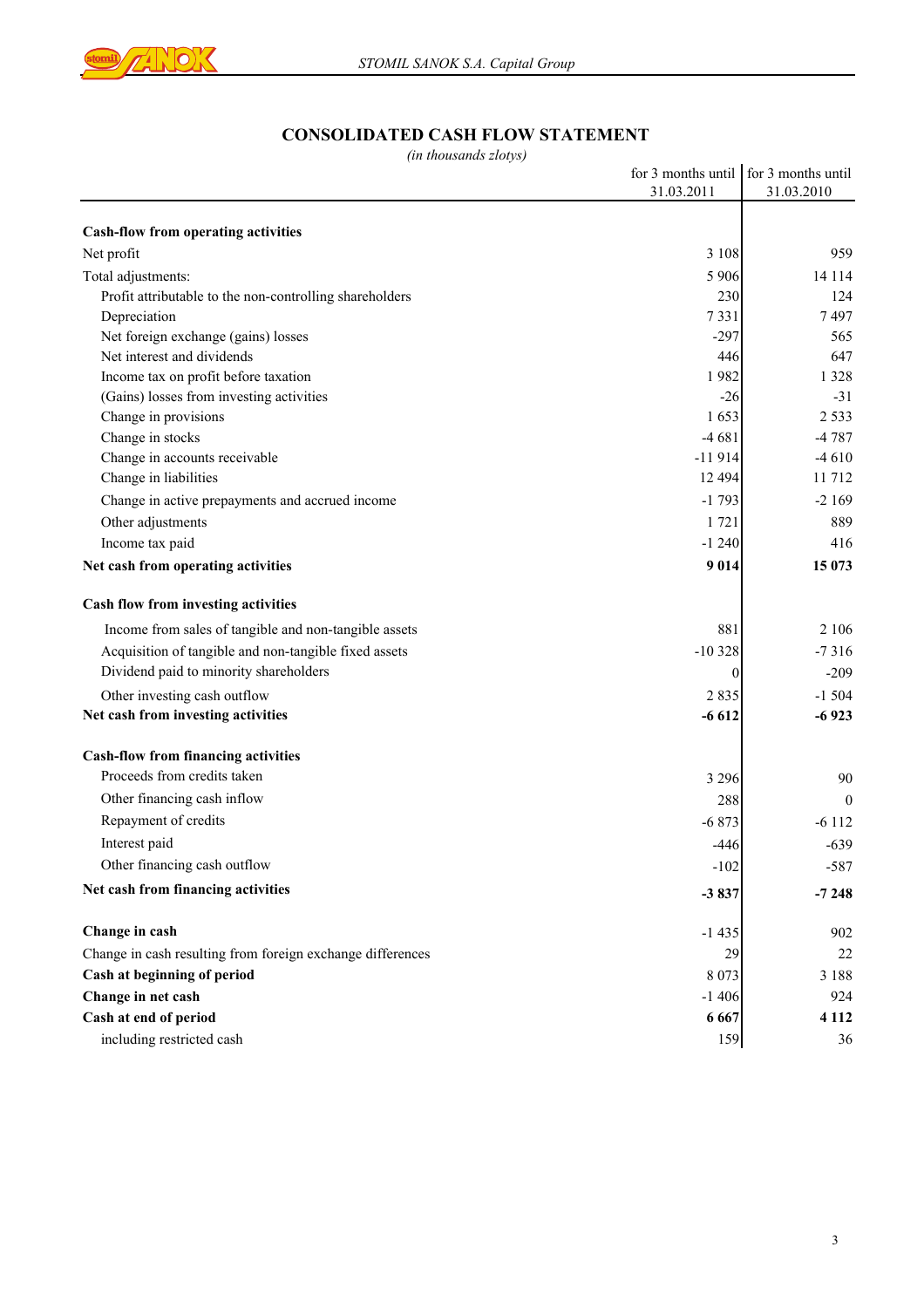

# **BALANCE SHEET OF DOMINANT UNDERTAKING "STOMIL SANOK" SA**

# **(Financial report as of the end of period)**

| (in thousands zlotys)                    |           |              |           |
|------------------------------------------|-----------|--------------|-----------|
|                                          | March 31, | December 31, | March 31, |
|                                          | 2011      | 2010         | 2010      |
| <b>ASSETS</b>                            |           |              |           |
| <b>Fixed assets</b>                      |           |              |           |
| Tangible fixed assets                    | 138 530   | 136 696      | 141 160   |
| Investment real estate                   | 109       | 109          | 109       |
| Intangible assets                        | 20 214    | 18 9 9 9     | 14 9 22   |
| Financial assets                         | 18988     | 19 210       | 18988     |
| Deferred income tax assets               | 4 3 9 3   | 4 1 1 1      | 4 0 8 2   |
| Long-term accounts receivable            | 40        | 47           | 56        |
| <b>Total fixed assets</b>                | 182 274   | 179 172      | 179 317   |
| <b>Current assets</b>                    |           |              |           |
| <b>Stocks</b>                            | 53 800    | 51 255       | 43 3 8 3  |
| Trade accounts receivable                | 107 982   | 95 854       | 90 285    |
| Other short-term accounts receivable     | 6 6 3 8   | 5 0 8 2      | 3 2 8 6   |
| Income tax assets                        | 512       | 512          | 932       |
| Active prepayments and accrued income    | 1852      | 306          | 1 640     |
| Financial assets                         | 1 4 9 9   | 3 6 3 4      | 4690      |
| Cash and cash equivalents                | 900       | 1 5 2 9      | 313       |
| <b>Total current assets</b>              | 173 183   | 158 172      | 144 529   |
| <b>Total assets</b>                      | 355 457   | 337 344      | 323 846   |
| SHAREHOLDERS' EQUITY AND LIABILITIES     |           |              |           |
| Shareholders' equity                     |           |              |           |
| Share capital                            | 5 2 6 2   | 5 2 6 2      | 5 2 6 2   |
| Capital from issue of managerial options | 5 1 5 0   | 4 8 9 8      | 4 0 1 1   |
| Reserve funds                            | 115 642   | 115 642      | 102 616   |
| Revaluation capital reserve              | 68 295    | 68 203       | 67951     |
| Retained profit                          | 35 787    | 30 291       | 28 3 10   |
| Total shareholders' equity               | 230 136   | 224 296      | 208 150   |
|                                          |           |              |           |
| Long-term liabilities                    |           |              |           |
| Provisions                               | 12 750    | 12 750       | 11 609    |
| Income from future periods               | 7975      | 8 1 3 7      | 7997      |
| Deferred tax provision                   | 8218      | 8 2 3 7      | 8 9 0 3   |
| <b>Total long-term liabilities</b>       | 28 943    | 29 124       | 28 509    |
| <b>Short-term liabilities</b>            |           |              |           |
| Credits and debt securities              | 36 553    | 42 470       | 44 5 5 3  |
| Trade liabilities                        | 40 053    | 29 614       | 27 174    |
| Other short term liabilities             | 11 093    | 6 0 7 5      | 7593      |
| Income tax liabilities                   | 812       |              | 499       |
| Income from future periods               | 1417      | 934          | 1815      |
| Provisions                               | 6450      | 4831         | 5 5 5 3   |
| <b>Total short-term liabilities</b>      | 96 378    | 83 924       | 87 187    |
| <b>Total liabilities</b>                 | 355 457   | 337 344      | 323 846   |

*(in thousands zlotys)*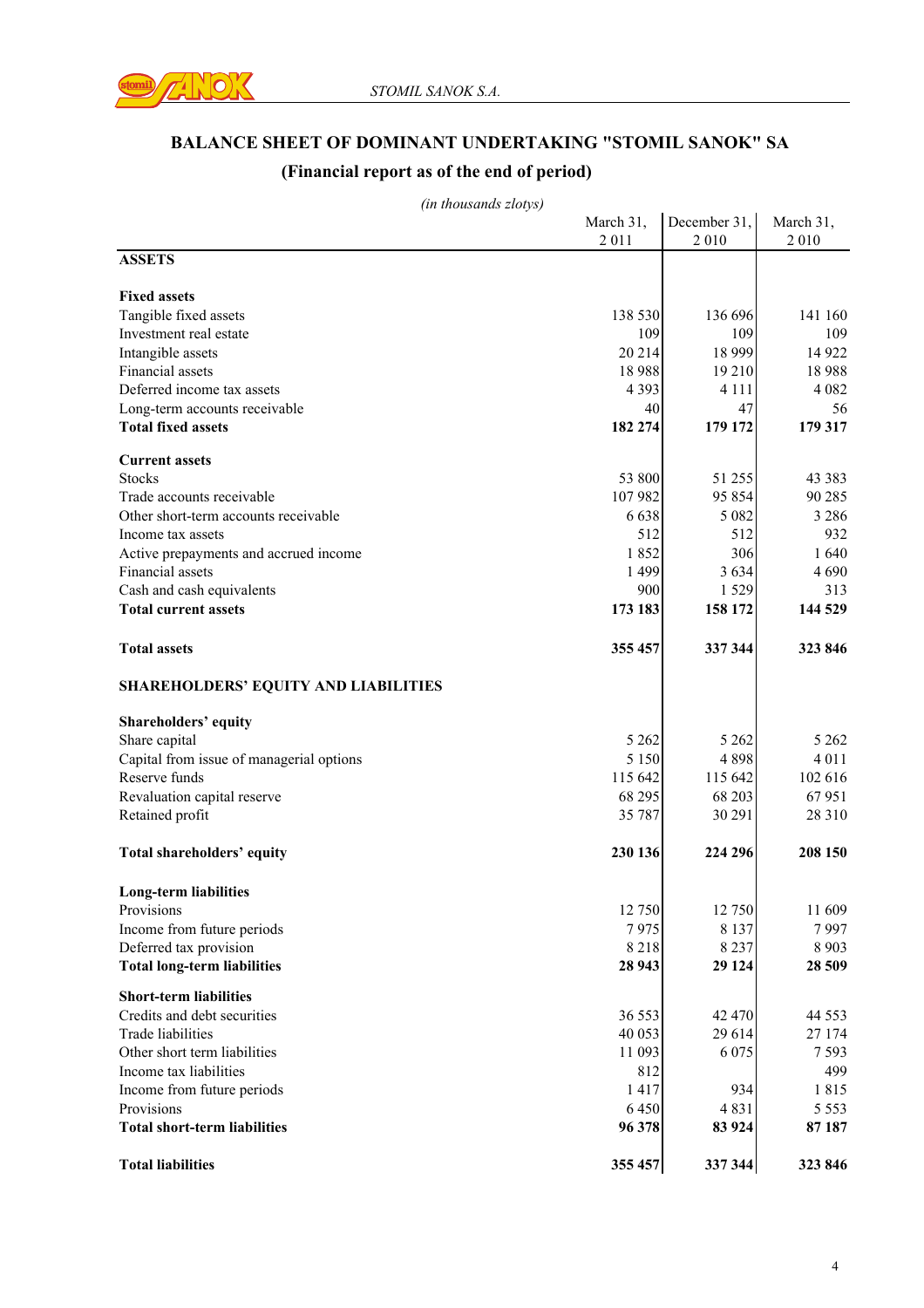

### **PROFIT AND LOSS ACCOUNT OF DOMINANT UNDERTAKING "STOMIL SANOK" S.A.**

*(in thousand zlotys)*

|                                              | 01.01.2011- | 01.01.2010- |
|----------------------------------------------|-------------|-------------|
|                                              | 31.03.2011  | 31.03.2010  |
|                                              |             |             |
| Sales revenue                                | 101 698     | 84 808      |
| <b>Cost of sales</b>                         | 85 123      | 72 435      |
| Gross profit on sales                        | 16 575      | 12 373      |
| Selling cost                                 | 3 900       | 3684        |
| General and administrative expenses          | 5 4 1 7     | 4 4 7 5     |
| <b>Core business result</b>                  | 7 2 5 8     | 4 2 1 4     |
| Other operating income                       | 204         | 194         |
| Other operating expenses                     | 383         | 546         |
| <b>Operating result</b>                      | 7079        | 3862        |
| Financial income                             | 396         | 773         |
| Financial expenses                           | 346         | 533         |
| Pre-tax profit                               | 7 1 2 9     | 4 1 0 2     |
| Income tax                                   | 1 633       | 994         |
| current                                      | 1842        | 1038        |
| deferred                                     | $-209$      | $-44$       |
| Net profit                                   | 5496        | 3 1 0 8     |
| Weighted average number of shares            | 26 308 502  | 26 308 502  |
| Earnings per share                           | 0,21        | 0,12        |
| Weighted-average diluted number of shares    | 27 455 342  | 27 168 632  |
| Diluted earnings per share                   | 0,20        | 0,11        |
| Revenue from sales of products               | 99 393      | 82 313      |
| Revenue from sales of products and materials | 1428        | 397         |
| Other revenues                               | 877         | 2098        |
| Total sales revenue including                | 101 698     | 84 808      |
| - revenue generated locally                  | 45 207      | 41810       |
| - revenues from foreign contractors          | 56 491      | 42 998      |